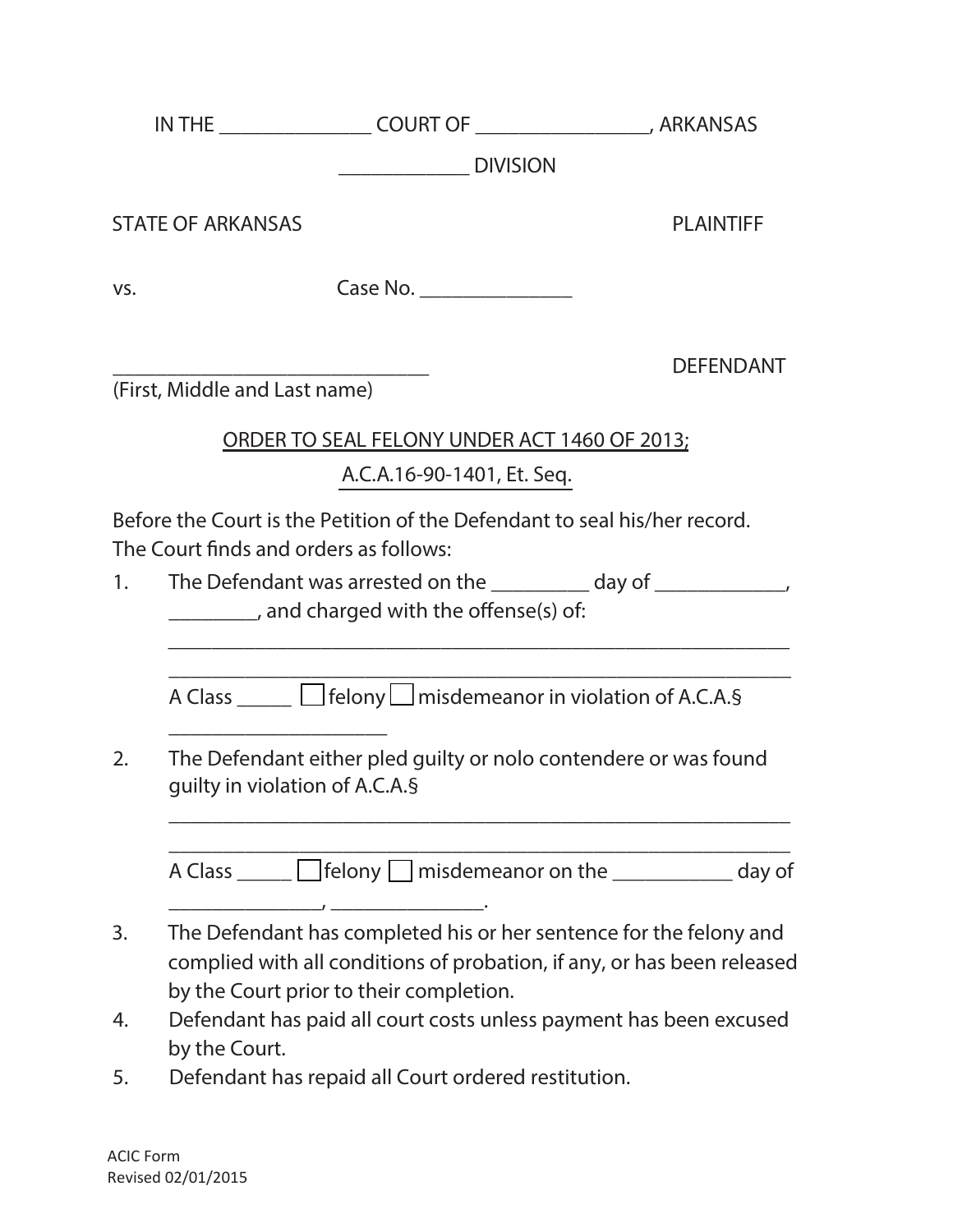- 6. Defendant's felony conviction was **NOT** one of the following:
	- a. A Class Y, Class A or Class B felony except as provided in A.C.A.§16-90-1406;
	- b. Manslaughter (§5-10-104);
	- c. An unclassied felony where the maximum possible sentence of imprisonment is more than ten (10) years;
	- d. A felony sex offense;
	- e. A felony involving violence under §5-4-501(d)(2);
	- f . A felony in which the Defendant served any portion of his or her sentence as an inmate with the Department of Corrections; or,
	- g. A felony traffic offense committed while the Defendant was the holder of a commercial learner's permit or commercial driver's license.
- 7. Defendant has had no more than one (1) prior felony before this conviction.
- 8.  $\Box$  It has been at least five (5) years since Defendant has completed all of the requirements of his or her sentence, or

I It has been at least one (1) year since the Court denied a Petition to Seal for this conviction.

- 9. The Defendant has paid all filing fees required to be paid with the filing of this Petition mandated by A.C.A §16-90-1419.
- 10.  $\Box$  Defendant has no pending felony charges in any state or federal court; or

Defendant has one or more pending felony charges in state or federal court and the status of that/those charges is/are as follows:

\_\_\_\_\_\_\_\_\_\_\_\_\_\_\_\_\_\_\_\_\_\_\_\_\_\_\_\_\_\_\_\_\_\_\_\_\_\_\_\_\_\_\_\_\_\_\_\_\_\_\_\_\_\_\_\_\_ \_\_\_\_\_\_\_\_\_\_\_\_\_\_\_\_\_\_\_\_\_\_\_\_\_\_\_\_\_\_\_\_\_\_\_\_\_\_\_\_\_\_\_\_\_\_\_\_\_\_\_\_\_\_\_\_\_

- 11. Defendant  $\Box$  **IS** or  $\Box$  **IS NOT** required to register as a sex offender offender under the Sex Offender Registration Act of 1997 (A.C.A.§ 12-12-901, Et. Seq.)
- 12. The defendant **HAS** or **HAS NOT** been rehabilitated.